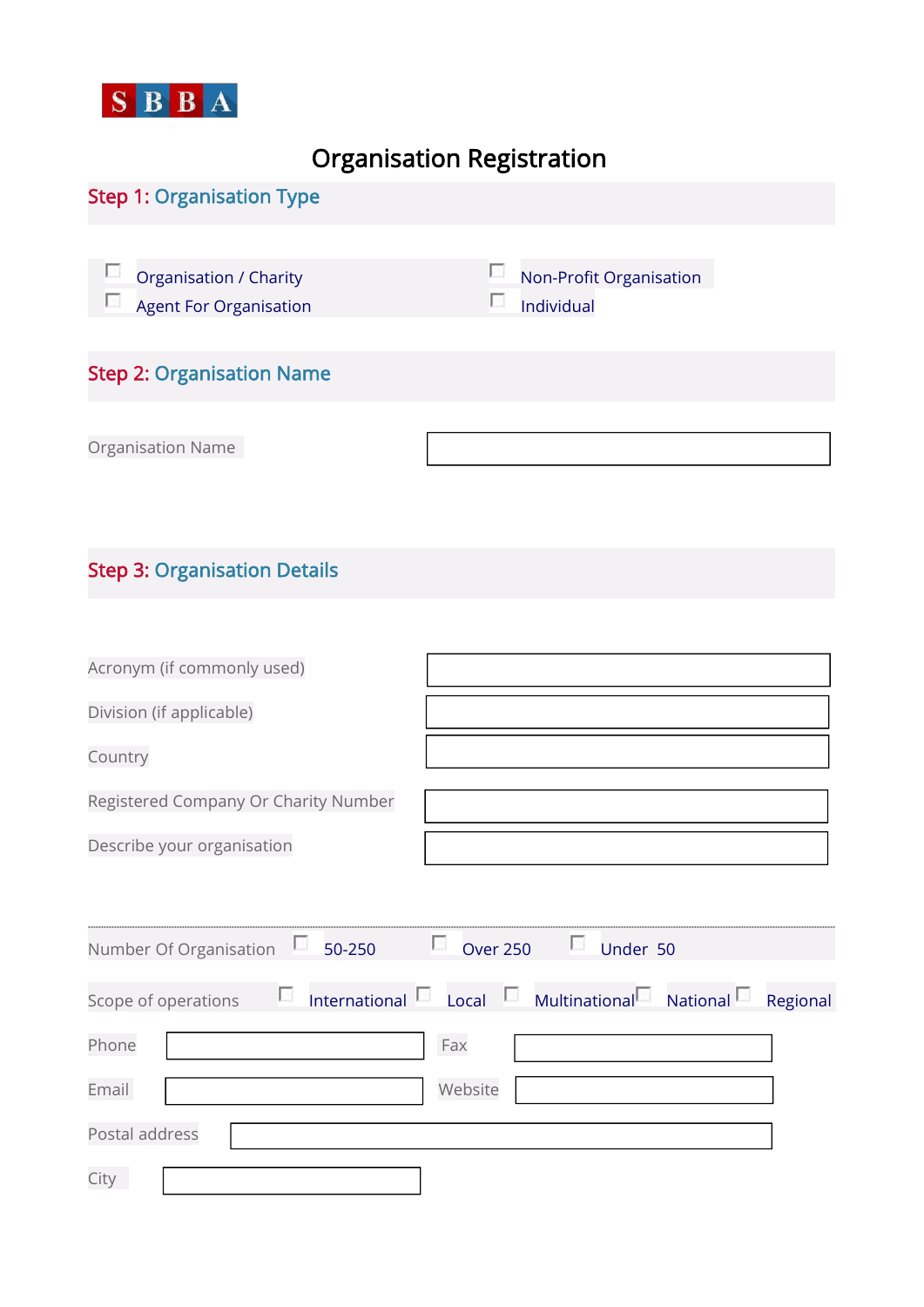| Postcode<br>Country                                                 |  |  |  |  |
|---------------------------------------------------------------------|--|--|--|--|
| Select if your postal address is different to your street address   |  |  |  |  |
| Street address                                                      |  |  |  |  |
| City                                                                |  |  |  |  |
| Postcode<br>Country                                                 |  |  |  |  |
| <b>Organisation Business Sectors</b>                                |  |  |  |  |
| Select the industry/industries in which your organisation operates: |  |  |  |  |
| Administrative and Support Service Activities                       |  |  |  |  |
| Advertising, Marketing & PR                                         |  |  |  |  |
| Agriculture, Forestry and Fishing                                   |  |  |  |  |
| Arts, Culture and Recreation                                        |  |  |  |  |
| Automotive Industry, Trade and Repair                               |  |  |  |  |
| <b>Chemicals / Pharmaceuticals Activities</b>                       |  |  |  |  |
| <b>Construction &amp; Civil Engineering</b>                         |  |  |  |  |
| Education                                                           |  |  |  |  |
| Engineering, Scientific and Technical Activities                    |  |  |  |  |
| <b>Extraterritorial Organisation Activities</b>                     |  |  |  |  |
| <b>Financial and Insurance Activities</b>                           |  |  |  |  |
| <b>Hospitality Activities</b>                                       |  |  |  |  |
| Human Health and Social Work Activities                             |  |  |  |  |
| L<br>Information, Communication and Media                           |  |  |  |  |
| <b>Legal Activities</b>                                             |  |  |  |  |
| Ł.<br><b>Management Consultancy</b>                                 |  |  |  |  |
| Manufacturing                                                       |  |  |  |  |
| Mining and Quarrying                                                |  |  |  |  |
| <b>Other Service Activities</b>                                     |  |  |  |  |
| <b>Public Administration and Defence</b>                            |  |  |  |  |
| <b>Real Estate Activities</b>                                       |  |  |  |  |
| <b>Retail and Wholesale Trading</b>                                 |  |  |  |  |
| <b>Transportation and Storage</b>                                   |  |  |  |  |
| <b>Utilities and Waste Management</b>                               |  |  |  |  |